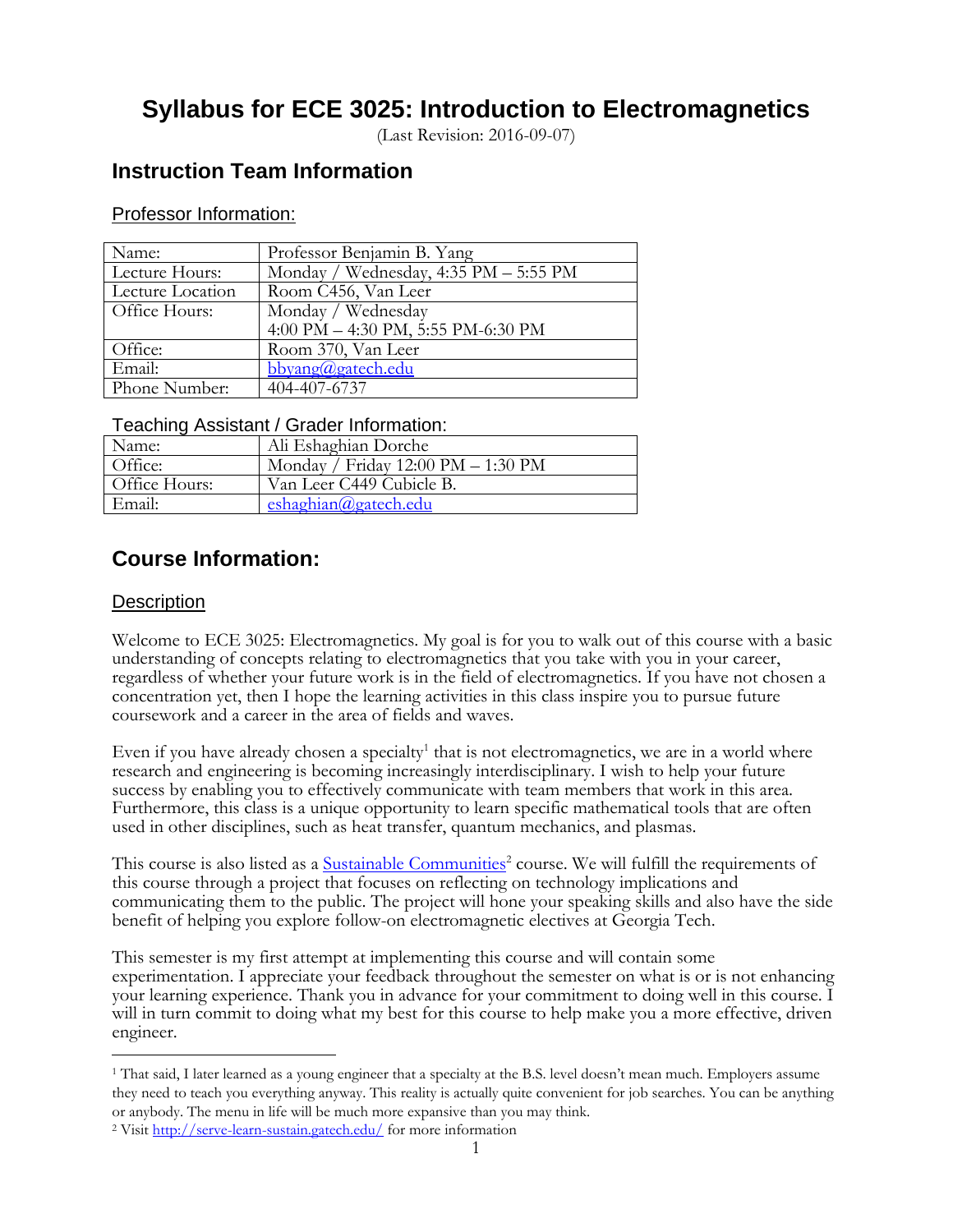## Course Goals and Learning Outcomes

By the end of this course, you will be able to:

- Analyze a transmission line system and develop loading strategies
- Explain Maxwell's Equations in plain English
- Calculate basic quantities in electrostatics and magnetostatic problems
- Predict wave propagation performance in free space, waveguides, and antenna systems
- Communicate clearly and eloquently on at least one research area in electromagnetics to a general audience.

We will accomplish these objectives through a combination of homework problems, exam preparation, and a special project.

## Textbook Information:

Required:

- Peterson/Durgin, *Transient Signals on Transmission Lines,* Available on T-Square and library
- Peterson, *Fields and Waves Notes*, Available on T-Square

Extra Resources:

- Hayt/Buck, *Engineering Electromagnetics,* 8th ed., McGraw-Hill, 2012.
- Walter Lewin's (MIT) awesome electromagnetics lectures and demonstrations: [http://videolectures.net/mit802s02\\_electricity\\_magnetism/](http://videolectures.net/mit802s02_electricity_magnetism/)

## Course Information

Please visit T-Square [\(https://t-square.gatech.edu/\)](https://t-square.gatech.edu/) for resources pertaining to the course.

Use Piazza [\(https://piazza.com/class/is2ihkp9f3i6wa\)](https://piazza.com/class/is2ihkp9f3i6wa) for relevant course discussions.

**All official announcements will be made and archived through the T-Square announcement system.** Please use that as your official source for information such as schedule changes and the like. The syllabus will also be updated at that location.

In addition, a Piazza page will be set up so you can ask questions to myself or the teaching assistant. **As a courtesy, please look through the Piazza conversations for answers to your questions before asking for help.**

## Course Prerequisites:

- $\bullet$  ECE 2040
- MATH 2403

## Course Requirements and Grading

The grading distribution for this course are as follows.

| Item             | Weight |
|------------------|--------|
| Homework         | 20%    |
| Project          | 10%    |
| Quiz 1 (9/26)    | 15%    |
| Quiz 2 (10/26)   | 15%    |
| Quiz 3 (11/21)   | 15%    |
| Final Exam (TBD) | $25\%$ |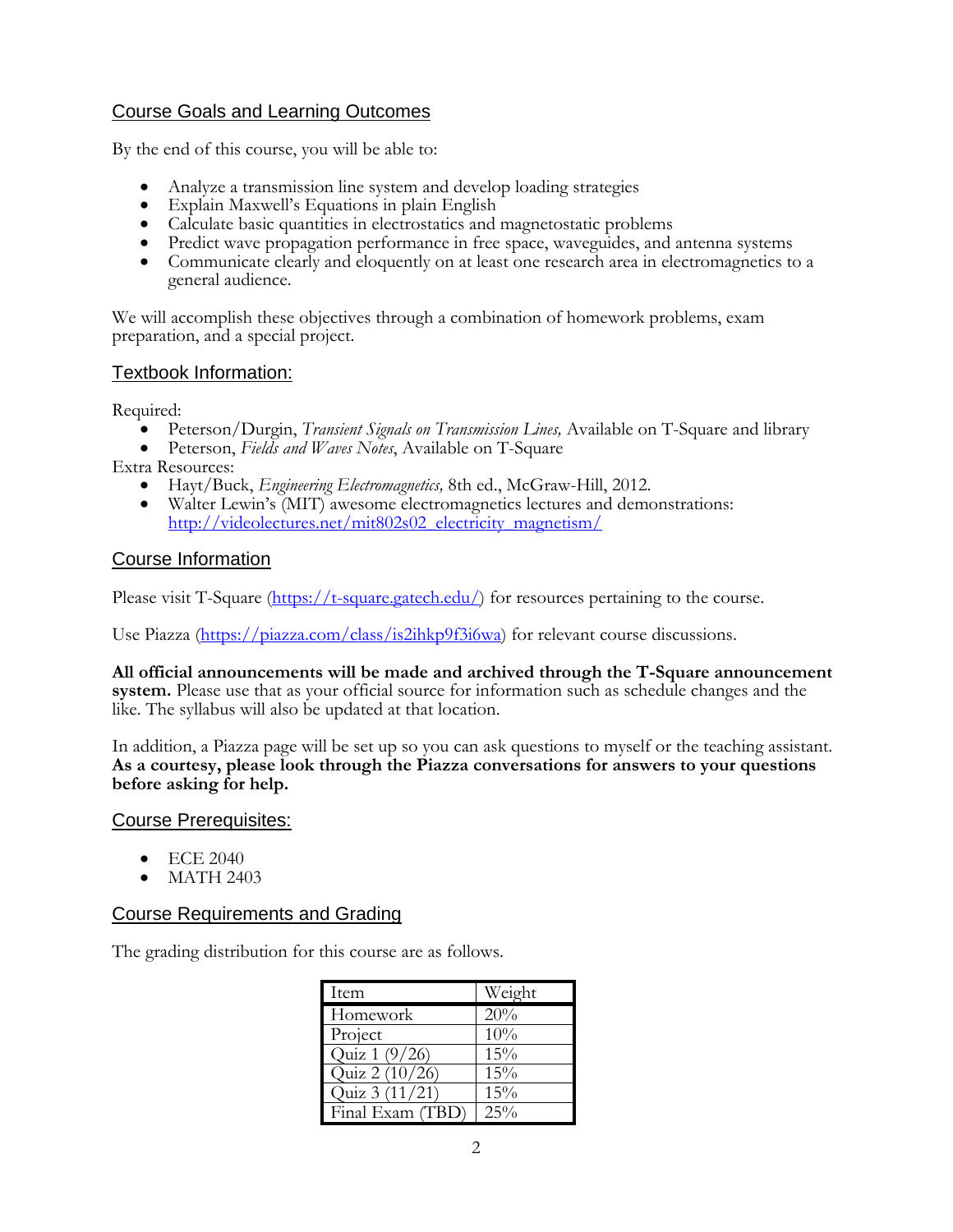Please note the Quiz/Exam dates. The course is planned such that Quiz 2 will be graded **so that approximately 40% of your grade will be known before the course withdrawal date of**  October 29<sup>th</sup>. Your final grade will be assigned according to the following scale:

| Letter Grade | Final Score    |
|--------------|----------------|
|              | $90\% - 100\%$ |
| в            | $80\% - 89\%$  |
| $\Gamma$     | $70\% - 79\%$  |
| $\Box$       | $60\% - 69\%$  |
|              | $0\% - 59\%$   |

The course will initially not be graded on a curve. The professor, however, reserves the right to adjust the above cutoffs to bring the grade distributions to one that he deems more appropriate.

## Exam Details

You will have a **single sheet of 8.5" by 11" of paper** for your notes. Otherwise it is a closed book exam. Calculators are allowed but no smart phones or laptops. **For each exam, you will be allowed one new sheet of paper as well as your sheets from previous exams.**

**Exams will be comprehensive, with at least one problem a repeat from a past quiz.** In order to succeed on these problems, keep past material fresh, especially the key concepts covered in previous exams.

#### Homework Resubmissions

We all learn from our mistakes, and I want to encourage you to understand any errors you make on your homework. As such, **I am allowing homework resubmissions to recover up to ½ of your lost points. These submissions are due one week after the graded homework has been returned.**

A preliminary set of due dates for each homework is included in the class schedule but is subject to change based on the grader's turnaround time. The one-week-from-returned-homework rule trumps the actual dates on the schedule.

Due to the proximity to the final exam, the final homework is not eligible for resubmission.

## **Course Expectations and Guidelines**

#### Commitment to Learning – Student-Faculty Expectations

I am committed to making you a better scientist and engineer. This commitment covers the objective of teaching you the electromagnetic concepts of this course but also providing the seeds to develop key skills that I wish I had when I was an undergraduate student. I will go the extra mile and try my best to give you a rewarding experience.

I hope that this commitment is mutual. In return, I ask that you:

1. **Help build a supportive, respectful learning environment.** I have been the student of many classes. I found the maintenance of a good learning environment where I felt safe to ask stupid questions and remained engaged with ease. Constructing such an environment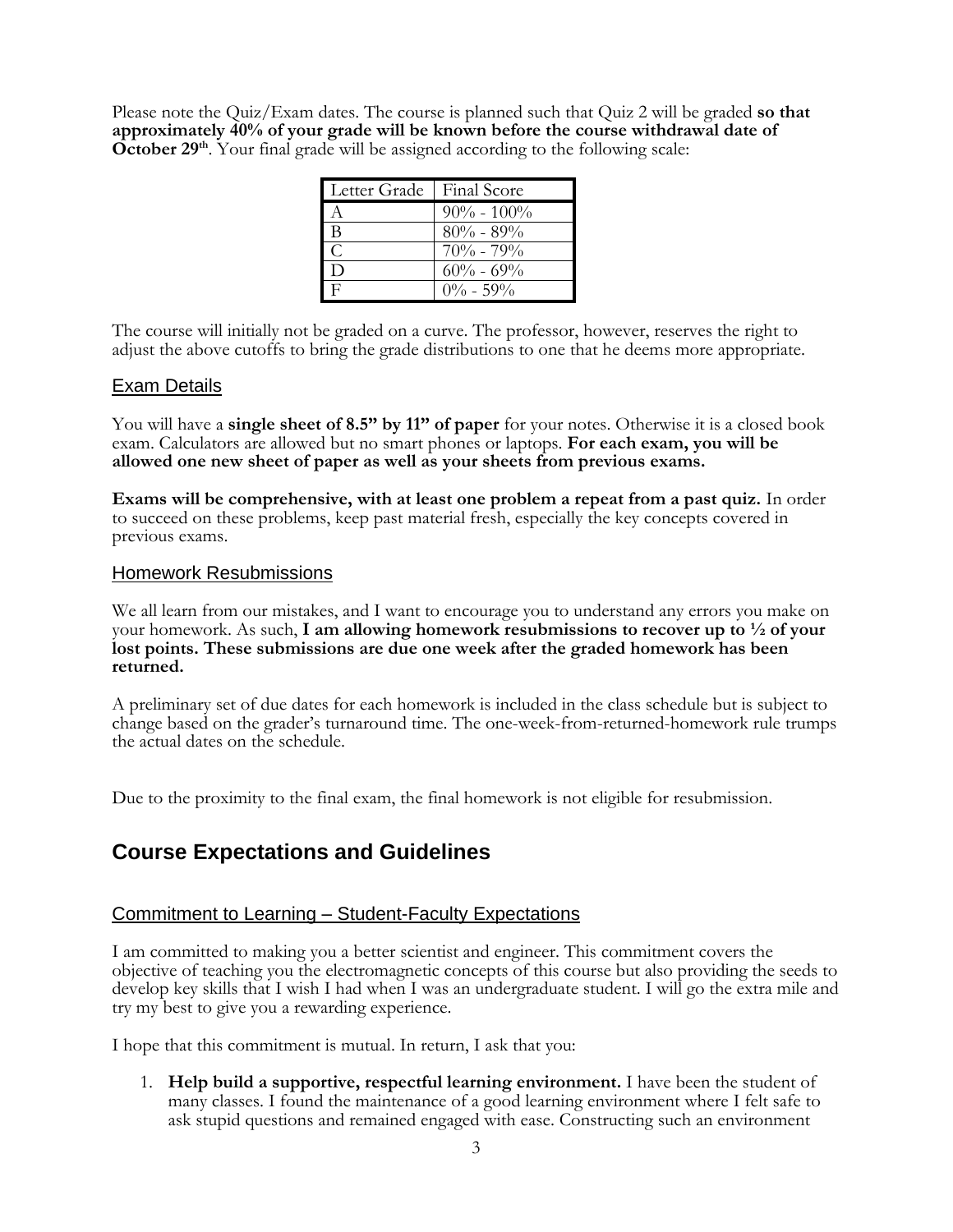requires everyone to pitch in. Please be respectful and attentive so that, together, we can create an environment conducive to getting your tuition's worth.

- **2. Resolve to put in time to learn the content.** This material is challenging. Keep at it and spend the time. Try not to go through the motions or get too frustrated. Never stop thinking about what you are learning. This is easier said than done but you're likely pretty good at it now and will only get better over time.
- **3. Keep an open mind.** I have learned that engineering is a full-contact sport that requires you to be good at many things beyond knowing Maxwell's equations. I was slower than some to catch on to the urgency of learning these other skills. Your project is an attempt to help you develop other equally important skill sets that I wish I started building sooner.

## Extensions, Late Assignments, and Re-scheduled/Missed Exams

Assignments must be submitted at the beginning of class on the day they are due. There are no undocumented exceptions. **If you have an emergency situation or a school sanctioned event, please contact me before the due date and provide some form of documentation.**

#### **Quizzes can only be rescheduled to earlier dates and the need must be communicated more than two weeks in advance.**

You will be able to drop **two** of your lowest homework scores.

## Attendance and Participation

I believe that you are adults and responsible enough to determine the best use of your time. Therefore, **I will not take attendance as part of your grade and will leave it to your judgment.**

That said, I put a lot of time and work into lecture preparation and I ask that you recognize this effort by doing your best to attend. Time is a scarcity for all of us. **If you choose not to attend, please be mindful of the impact in time caused by your decision on myself, the teaching assistant and your peers if you need help to catch up.**

#### Collaboration and Group Work

Group work is allowed and encouraged within reason as long as you write up your submission on your own. Each person submits their own homework.

## Mobile Devices in the Classroom

Please help me in minimizing screen use in the classroom. There is research evidence showing strong retention linked with handwritten notes. In addition, studies also show detrimental effects of classroom laptops on the students as well as their neighbors. I will not ban screens from the classroom (again, you are adults) but I ask that you only access devices when absolutely necessary.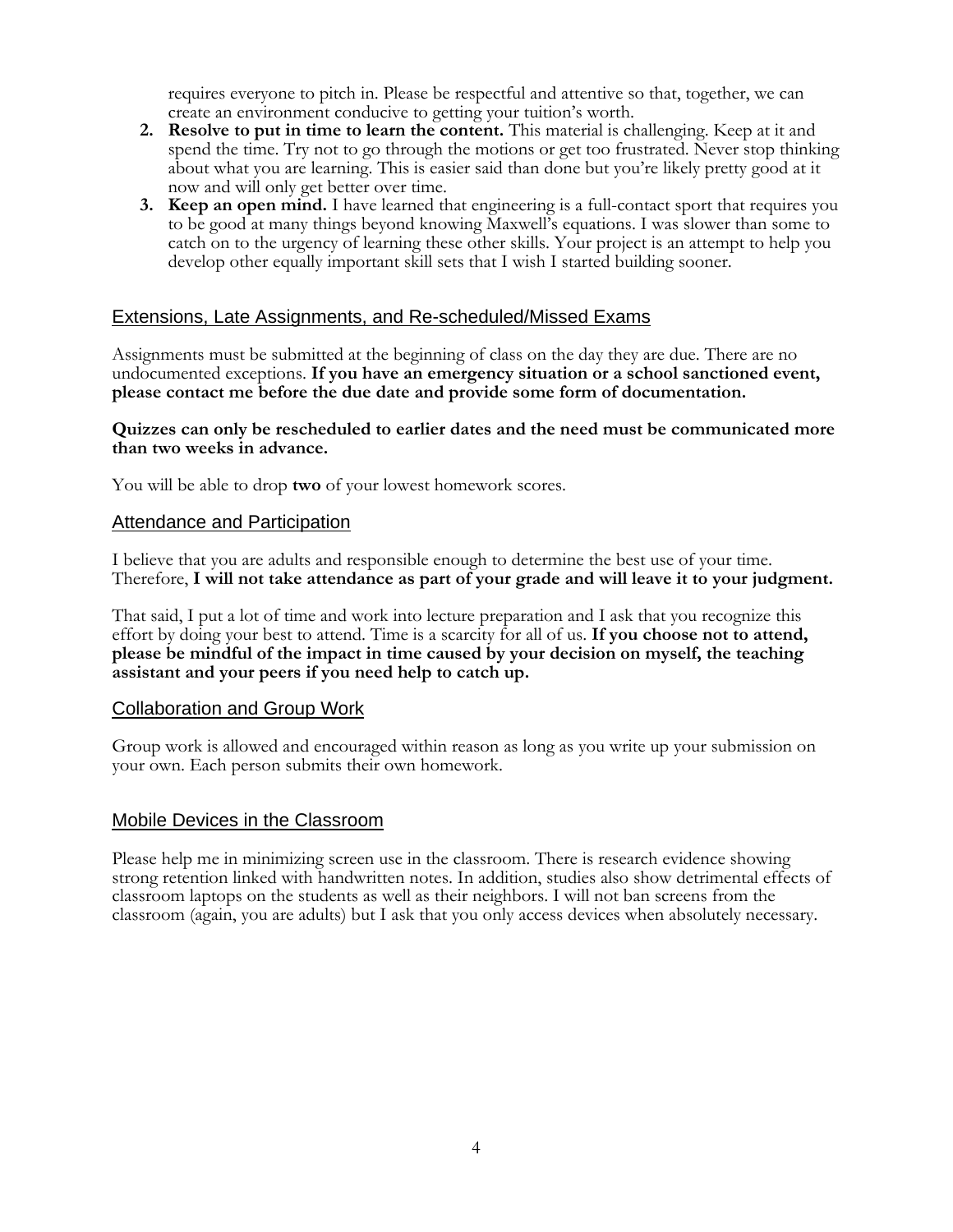## Academic Integrity

Georgia Tech aims to cultivate a community based on trust, academic integrity, and honor. Students are expected to act according to the highest ethical standards. For information on Georgia Tech's Academic Honor Code, please visit:<http://www.catalog.gatech.edu/policies/honor-code/>or [http://www.catalog.gatech.edu/rules/18/.](http://www.catalog.gatech.edu/rules/18/)

**Any student suspected of cheating or plagiarizing on a quiz, exam, or assignment will cause immense disappointment to the instructor and be reported to the Office of Student Integrity, who will investigate the incident and identify the appropriate penalty for violations.**

## Accommodations for Individuals with Disabilities

If you are a student with learning needs that require special accommodation, contact the Office of Disability Services at (404)894-2563 or [http://disabilityservices.gatech.edu/,](http://disabilityservices.gatech.edu/) **as soon as possible**, to make an appointment to discuss your special needs and to obtain an accommodations letter. Please also e-mail me as soon as possible in order to set up a time to discuss your learning needs. Note that this also applies to any legitimate difficulty you may have with the course project.